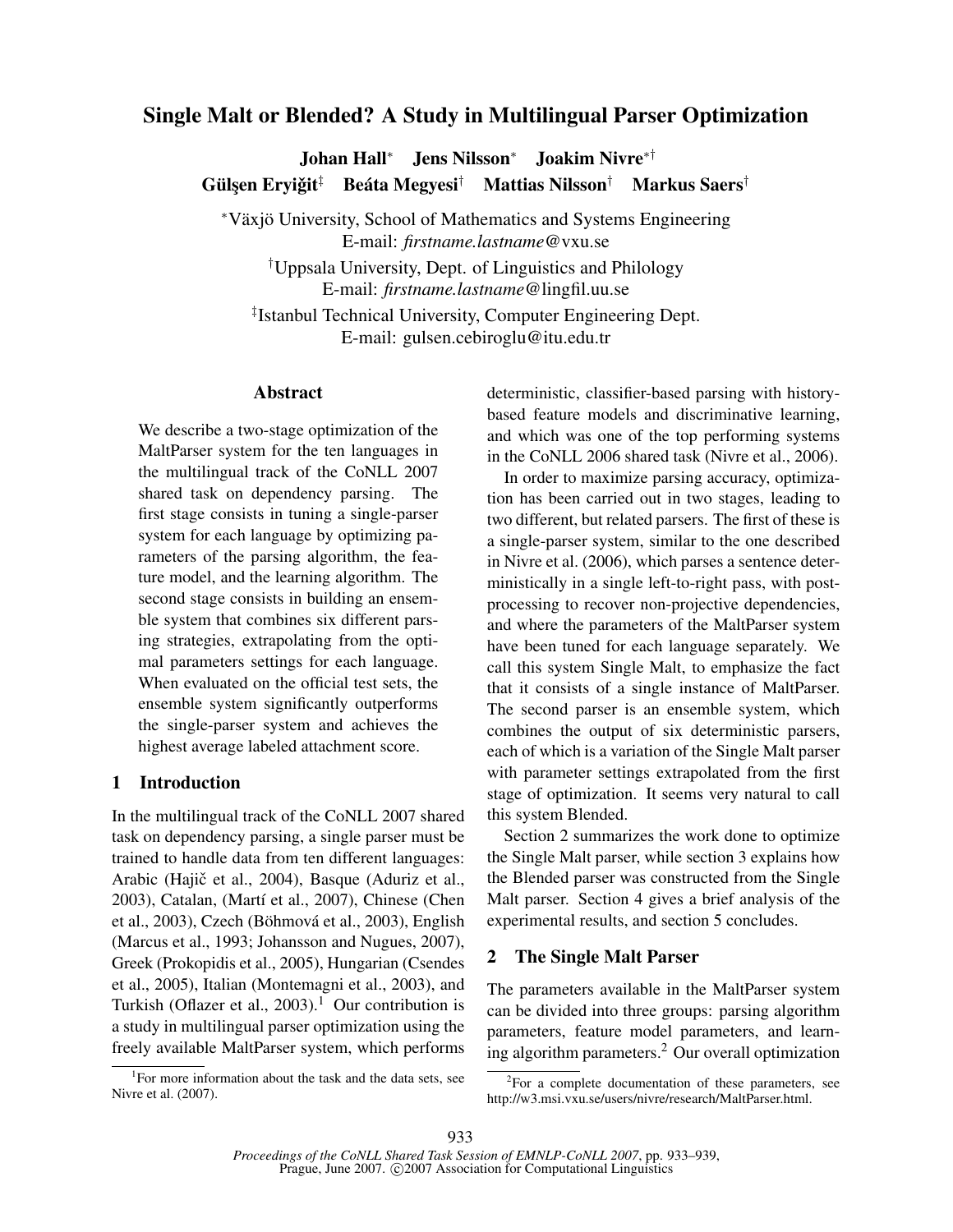strategy for the Single Malt parser was as follows:

- 1. Define a good baseline system with the same parameter settings for all languages.
- 2. Tune parsing algorithm parameters once and for all for each language (with baseline settings for feature model and learning algorithm parameters).
- 3. Optimize feature model and learning algorithm parameters in an interleaved fashion for each language.

We used nine-fold cross-validation on 90% of the training data for all languages with a training set size smaller than 300,000 tokens and an 80%–10% traindevtest split for the remaining languages (Catalan, Chinese, Czech, English). The remaining 10% of the data was in both cases saved for a final dry run, where the parser was trained on 90% of the data for each language and tested on the remaining (fresh) 10%. We consistently used the labeled attachment score (LAS) as the single optimization criterion.

Below we describe the most important parameters in each group, define baseline settings, and report notable improvements for different languages during development. The improvements for each language from step 1 (baseline) to step 2 (parsing algorithm) and step 3 (feature model and learning algorithm) can be tracked in table  $1<sup>3</sup>$ 

#### 2.1 Parsing Algorithm

MaltParser implements several parsing algorithms, but for the Single Malt system we stick to the one used by Nivre et al. (2006), which performs labeled projective dependency parsing in linear time, using a stack to store partially processed tokens and an input queue of remaining tokens. There are three basic parameters that can be varied for this algorithm:

1. Arc order: The baseline algorithm is *arceager*, in the sense that right dependents are attached to their head as soon as possible, but there is also an *arc-standard* version, where the attachment of right dependents has to be postponed until they have found all their own dependents. The arc-standard order was found

to improve parsing accuracy for Chinese, while the arc-eager order was maintained for all other languages.

- 2. Stack initialization: In the baseline version the parser is initialized with an artificial root node (with token id 0) on the stack, so that arcs originating from the root can be added explicitly during parsing. But it is also possible to initialize the parser with an empty stack, in which case arcs from the root are only added implicitly (to any token that remains a root after parsing is completed). Empty stack initialization (which reduces the amount of nondeterminism in parsing) led to improved accuracy for Catalan, Chinese, Hungarian, Italian and Turkish.<sup>4</sup>
- 3. Post-processing: The baseline parser performs a single left-to-right pass over the input, but it is possible to allow a second pass where only unattached tokens are processed.<sup>5</sup> Such postprocessing was found to improve results for Basque, Catalan, Czech, Greek and Hungarian.

Since the parsing algorithm only produces projective dependency graphs, we may use pseudo-projective parsing to recover non-projective dependencies, i.e., projectivize training data and encode information about these transformations in extended arc labels to support deprojectivization of the parser output (Nivre and Nilsson, 2005). Pseudo-projective parsing was found to have a positive effect on overall parsing accuracy only for Basque, Czech, Greek and Turkish. This result can probably be explained in terms of the frequency of non-projective dependencies in the different languages. For Basque, Czech, Greek and Turkish, more than 20% of the sentences have non-projective dependency graphs; for all the remaining languages the corresponding

<sup>&</sup>lt;sup>3</sup>Complete specifications of all parameter settings for all languages, for both Single Malt and Blended, are available at http://w3.msi.vxu.se/users/jha/conll07/.

<sup>4</sup> For Arabic, Basque, Czech, and Greek, the lack of improvement can be explained by the fact that these data sets allow more than one label for dependencies from the artificial root. With empty stack initialization all such dependencies are assigned a default label, which leads to a drop in labeled attachment score. For English, however, empty stack initialization did not improve accuracy despite the fact that dependencies from the artificial root have a unique label.

<sup>&</sup>lt;sup>5</sup>This technique is similar to the one used by Yamada and Matsumoto (2003), but with only a single post-processing pass parsing complexity remains linear in string length.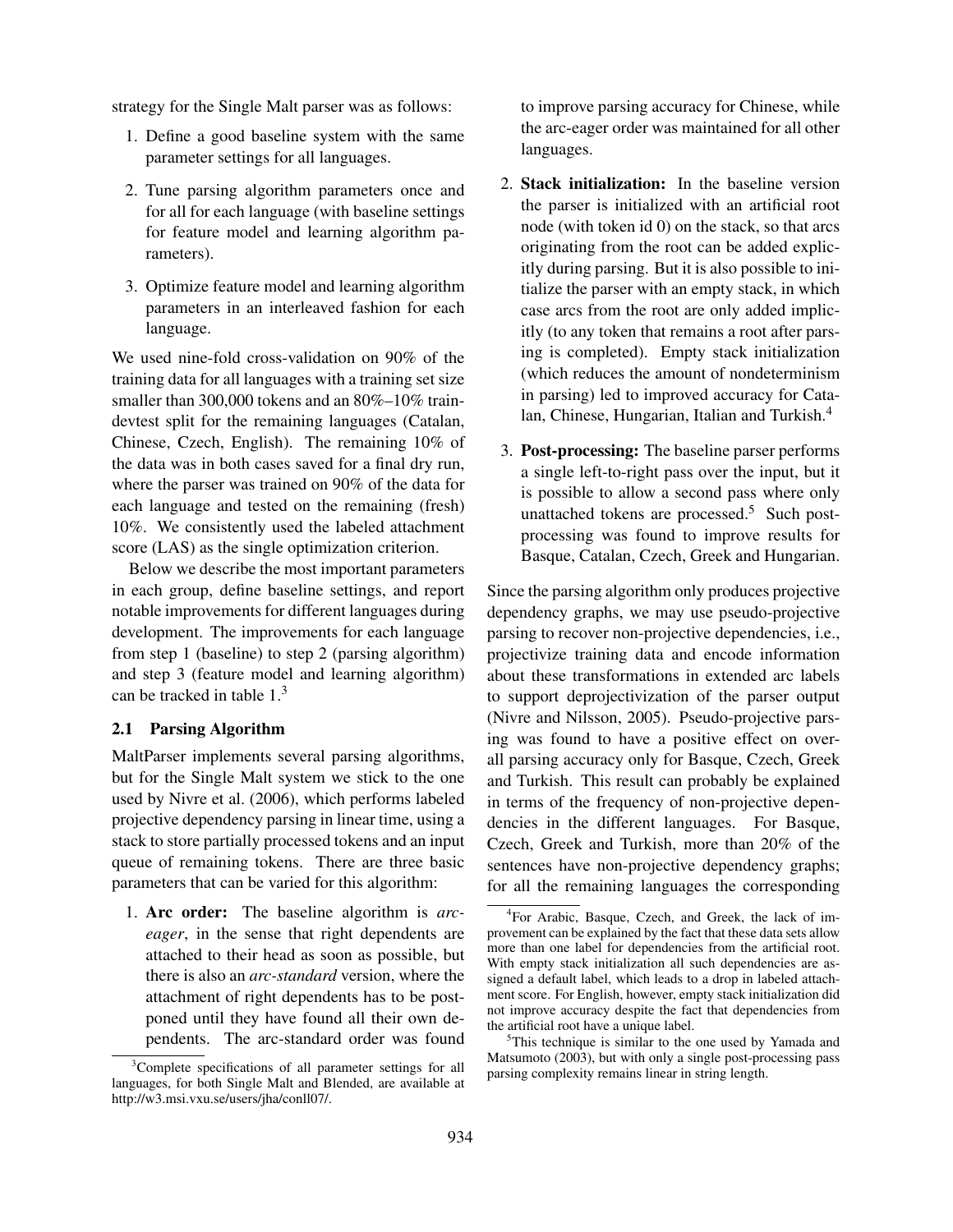|                               | <b>Attributes</b> |        |                      |               |              |               |  |
|-------------------------------|-------------------|--------|----------------------|---------------|--------------|---------------|--|
| <b>Tokens</b>                 | <b>FORM</b>       |        | <b>LEMMA CPOSTAG</b> | <b>POSTAG</b> | <b>FEATS</b> | <b>DEPREL</b> |  |
| S: Top                        | $\ddot{}$         | $^{+}$ |                      | $\ddot{}$     | $\pm$        | $\div$        |  |
| $S: Top-1$                    |                   |        |                      | $\pm$         |              |               |  |
| I: Next                       | $\mathrm{+}$      | $^{+}$ |                      |               | $\pm$        |               |  |
| $\vert\mathbf{I}:$ Next+1     |                   |        |                      |               |              |               |  |
| $\vert$ I: Next+2             |                   |        |                      |               |              |               |  |
| $I: Next+3$                   |                   |        |                      | $\pm$         |              |               |  |
| G: Head of Top                | $\mathrm{+}$      |        |                      |               |              |               |  |
| G: Leftmost dependent of Top  |                   |        |                      |               |              | $\pm$         |  |
| G: Rightmost dependent of Top |                   |        |                      |               |              | $^+$          |  |
| G: Leftmost dependent of Next |                   |        |                      |               |              |               |  |

Figure 1: Baseline feature model ( $S = Stack$ ,  $I = Input$ ,  $G = Graph$ ).

figure is  $10\%$  or less.<sup>6</sup>

The cumulative improvement after optimization of parsing algorithm parameters was a modest 0.32 percentage points on average over all ten languages, with a minimum of 0.00 (Arabic, English) and a maximum of 0.83 (Czech) (cf. table 1).

#### 2.2 Feature Model

MaltParser uses a history-based feature model for predicting the next parsing action. Each feature of this model is an attribute of a token defined relative to the current stack S, input queue I, or partially built dependency graph G, where the attribute can be any of the symbolic input attributes in the CoNLL format: FORM, LEMMA, CPOSTAG, POSTAG and FEATS (split into atomic attributes), as well as the DEPREL attribute of tokens in the graph G. The baseline feature model is depicted in figure 1, where rows denote tokens, columns denote attributes, and each cell containing a plus sign represents a model feature.<sup>7</sup> This model is an extrapolation from many previous experiments on different languages and usually represents a good starting point for further optimization.

The baseline model was tuned for each of the ten languages using both forward and backward feature selection. The total number of features in the tuned models varies from 18 (Turkish) to 56 (Hungarian) but is typically between 20 and 30. This feature selection process constituted the major development effort for the Single Malt parser and also gave the greatest improvements in parsing accuracy, but since feature selection was to some extent interleaved with learning algorithm optimization, we only report the cumulative effect of both together in table 1.

#### 2.3 Learning Algorithm

MaltParser supports several learning algorithms but the best results have so far been obtained with support vector machines, using the LIBSVM package (Chang and Lin, 2001). We use a quadratic kernel  $K(x_i, x_j) = (\gamma x_i^T x_j + r)^2$  and LIBSVM's builtin one-versus-one strategy for multi-class classification, converting symbolic features to numerical ones using the standard technique of binarization. As our baseline settings, we used  $\gamma = 0.2$  and  $r = 0$  for the kernel parameters,  $C = 0.5$  for the penalty parameter, and  $\epsilon = 1.0$  for the termination criterion. In order to reduce training times during development, we also split the training data for each language into smaller sets and trained separate multi-class classifiers for each set, using the POSTAG of Next as the defining feature for the split.

The time spent on optimizing learning algorithm parameters varies between languages, mainly due to lack of time. For Arabic, Basque, and Catalan, the baseline settings were used also in the dry run and final test. For Chinese, Greek and Hungarian,

<sup>&</sup>lt;sup>6</sup>In fact, for Arabic, which has about 10% sentences with non-projective dependencies, it was later found that, with an optimized feature model, it is beneficial to projectivize the training data without trying to recover non-projective dependencies in the parser output. This was also the setting that was used for Arabic in the dry run and final test.

The names Top and Next refer to the token on top of the stack S and the first token in the remaining input I, respectively.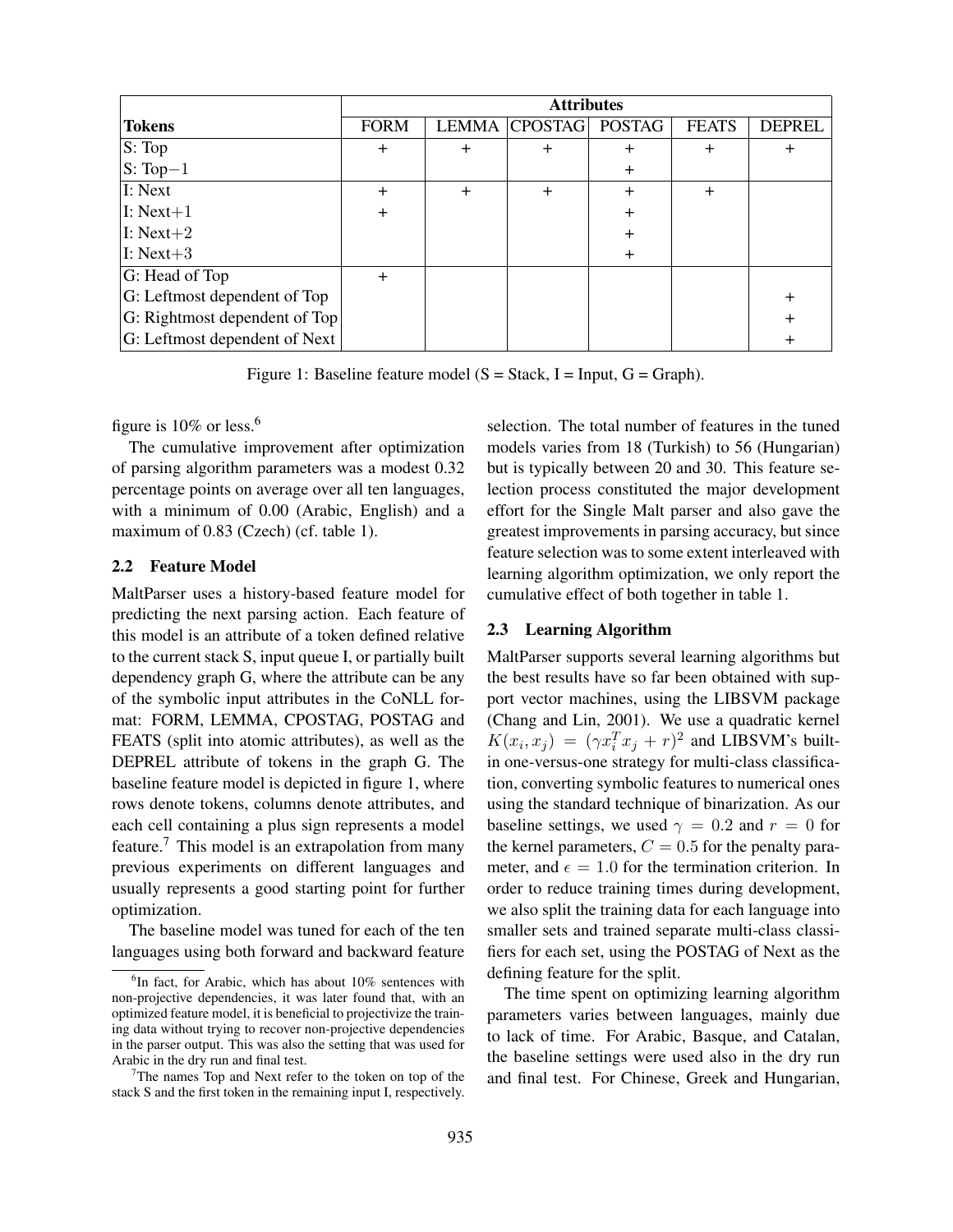|               | <b>Development</b> |  |            |           | Dry Run         |                                                                                                                                    | <b>Test</b> | <b>Test: UAS</b> |   |
|---------------|--------------------|--|------------|-----------|-----------------|------------------------------------------------------------------------------------------------------------------------------------|-------------|------------------|---|
| Language      | <b>Base</b>        |  | $PA$ $F+L$ | <b>SM</b> | B <sub>  </sub> | SM <sub>l</sub>                                                                                                                    | B           | <b>SM</b>        | B |
| Arabic        |                    |  |            |           |                 | 70.31 70.31 71.67 70.93 73.09 74.75 76.52 84.21 85.81                                                                              |             |                  |   |
| <b>Basque</b> |                    |  |            |           |                 | 73.86 74.44 76.99  77.18 80.12  74.97 76.92  80.61 82.84                                                                           |             |                  |   |
| Catalan       |                    |  |            |           |                 | 85.43 85.51 86.88 86.65 88.00 87.74 88.70 92.20 93.12                                                                              |             |                  |   |
| Chinese       |                    |  |            |           |                 | 83.85 84.39 87.64 87.61 88.61 83.51 84.67 87.60 88.70                                                                              |             |                  |   |
| Czech         |                    |  |            |           |                 | 75.00 75.83 77.74  77.91 82.17  77.22 77.98  82.35 83.59                                                                           |             |                  |   |
| English       |                    |  |            |           |                 | 85.44 85.44 86.35 86.35 88.74 85.81 88.11 86.77 88.93                                                                              |             |                  |   |
| Greek         |                    |  |            |           |                 | 72.67 73.04 74.42 74.89 78.17 74.21 74.65 80.66 81.22                                                                              |             |                  |   |
| Hungarian     |                    |  |            |           |                 | $\left  74.62 \right  74.64 \left  77.40 \right  77.81 \left  80.04 \right  78.09 \left  80.27 \right  81.71 \left  83.55 \right $ |             |                  |   |
| Italian       |                    |  |            |           |                 | $81.42 81.64 82.50  83.37 85.16  82.48 84.40  86.26 87.77$                                                                         |             |                  |   |
| Turkish       |                    |  |            |           |                 | 75.12 75.80 76.49  75.87 77.09  79.24 79.79  85.04 85.77                                                                           |             |                  |   |
| Average       |                    |  |            |           |                 | 77.78 78.10 79.81 79.86 82.12 79.80 81.20 84.74 86.13                                                                              |             |                  |   |

Table 1: Development results for Single Malt (Base = baseline, PA = parsing algorithm, F+L = feature model and learning algorithm); dry run and test results for Single Malt (SM) and Blended (B) (with corrected test scores for Blended on Chinese). All scores are labeled attachment scores (LAS) except the last two columns, which report unlabeled attachment scores (UAS) on the test sets.

slightly better results were obtained by not splitting the training data into smaller sets; for the remaining languages, accuracy was improved by using the CPOSTAG of Next as the defining feature for the split (instead of POSTAG). With respect to the SVM parameters  $(\gamma, r, C, \text{ and } \epsilon)$ , Arabic, Basque, Catalan, Greek and Hungarian retain the baseline settings, while the other languages have slightly different values for some parameters.

The cumulative improvement after optimization of feature model and learning algorithm parameters was 1.71 percentage points on average over all ten languages, with a minimum of 0.69 (Turkish) and a maximum of 3.25 (Chinese) (cf. table 1).

### 3 The Blended Parser

The Blended parser is an ensemble system based on the methodology proposed by Sagae and Lavie (2006). Given the output dependency graphs  $G_i$  $(1 \le i \le m)$  of m different parsers for an input sentence  $x$ , we construct a new graph containing all the labeled dependency arcs proposed by some parser and weight each arc  $a$  by a score  $s(a)$  reflecting its popularity among the  $m$  parsers. The output of the ensemble system for  $x$  is the maximum spanning tree of this graph (rooted at the node 0), which can be extracted using the Chu-Liu-Edmonds algorithm, as shown by McDonald et al. (2005). Following Sagae and Lavie (2006), we let  $s(a) = \sum_{i=1}^{m} w_i^c a_i$ , where  $w_i^c$  is the average labeled attachment score of parser *i* for the word class  $c^8$  of the dependent of a, and  $a_i$  is 1 if  $a \in G_i$  and 0 otherwise.

The Blended parser uses six component parsers, with three different parsing algorithms, each of which is used to construct one left-to-right parser and one right-to-left parser. The parsing algorithms used are the arc-eager baseline algorithm, the arcstandard variant of the baseline algorithm, and the incremental, non-projective parsing algorithm first described by Covington (2001) and recently used for deterministic classifier-based parsing by Nivre (2007), all of which are available in MaltParser. Thus, the six component parsers for each language were instances of the following:

- 1. Arc-eager projective left-to-right
- 2. Arc-eager projective right-to-left
- 3. Arc-standard projective left-to-right
- 4. Arc-standard projective right-to-left
- 5. Covington non-projective left-to-right
- 6. Covington non-projective right-to-left

<sup>&</sup>lt;sup>8</sup>We use CPOSTAG to determine the part of speech.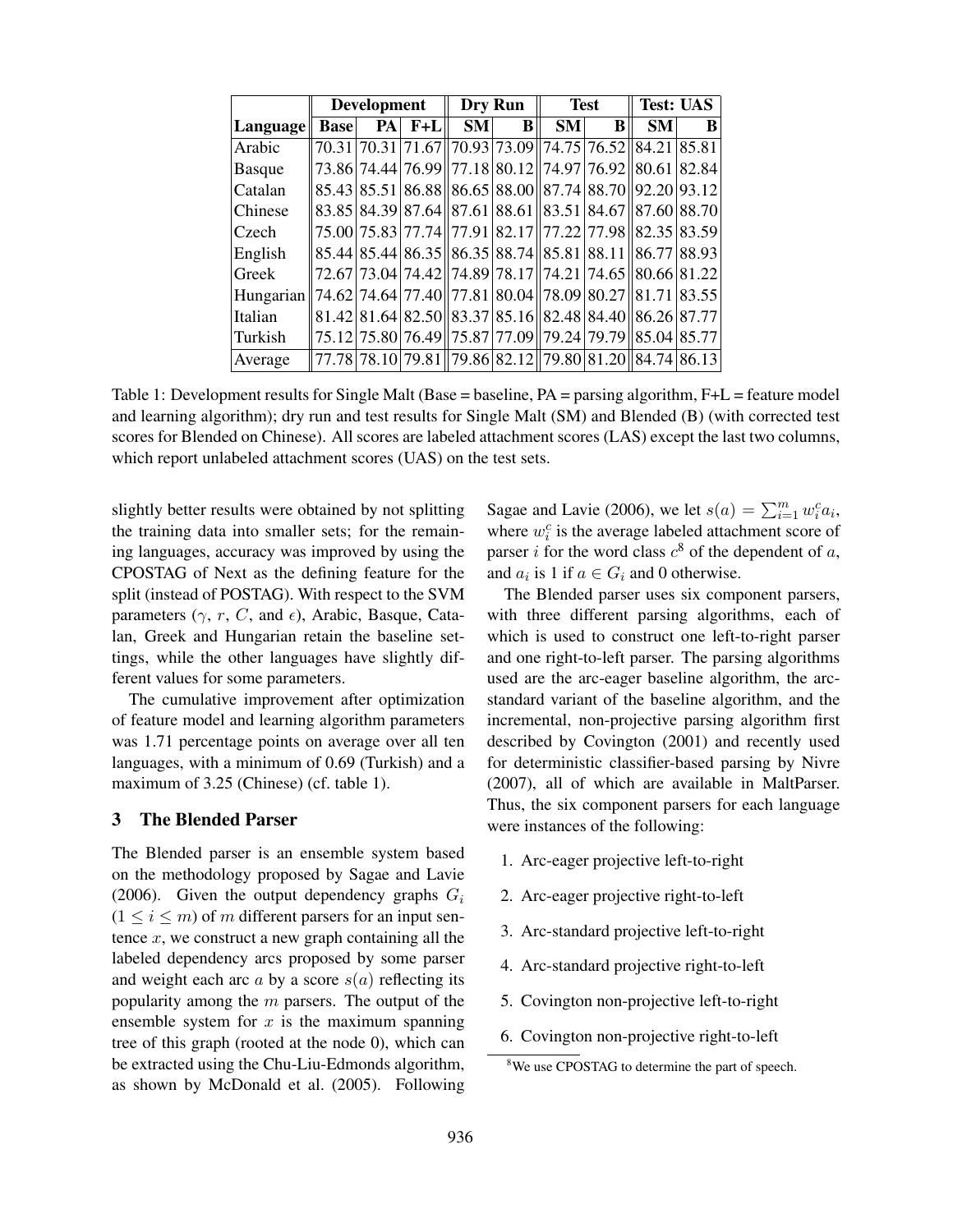|                                                                         | root |  |  |  |  | $3-6$ |  |  |                                                                 |
|-------------------------------------------------------------------------|------|--|--|--|--|-------|--|--|-----------------------------------------------------------------|
| Parser                                                                  |      |  |  |  |  |       |  |  |                                                                 |
| Single Malt 87.01 80.36 95.08 94.87 86.28 86.67 77.97 80.23 68.98 71.06 |      |  |  |  |  |       |  |  |                                                                 |
| Blended                                                                 |      |  |  |  |  |       |  |  | $ 92.09 74.20 95.71 94.92 87.55 88.12 78.66 83.02 65.29 78.14 $ |

Table 2: Recall (R) and precision (P) of Single Malt and Blended for dependencies of different length, averaged over all languages (root = dependents of root node, regardless of length).

The final Blended parser was constructed by reusing the tuned Single Malt parser for each language (arcstandard left-to-right for Chinese, arc-eager left-toright for the remaining languages) and training five additional parsers with the same parameter settings except for the following mechanical adjustments:

- 1. Pseudo-projective parsing was not used for the two non-projective parsers.
- 2. Feature models were adjusted with respect to the most obvious differences in parsing strategy (e.g., by deleting features that could never be informative for a given parser).
- 3. Learning algorithm parameters were adjusted to speed up training (e.g., by always splitting the training data into smaller sets).

Having trained all parsers on 90% of the training data for each language, the weights  $w_i^c$  for each parser  $i$  and coarse part of speech  $c$  was determined by the labeled attachment score on the remaining 10% of the data. This means that the results obtained in the dry run were bound to be overly optimistic for the Blended parser, since it was then evaluated on the same data set that was used to tune the weights.

Finally, we want to emphasize that the time for developing the Blended parser was severely limited, which means that several shortcuts had to be taken, such as optimizing learning algorithm parameters for speed rather than accuracy and using extrapolation, rather than proper tuning, for other important parameters. This probably means that the performance of the Blended system can be improved considerably by optimizing parameters for all six parsers separately.

## 4 Results and Discussion

Table 1 shows the labeled attachment score results from our internal dry run (training on 90% of the training data, testing on the remaining 10%) and the official test runs for both of our systems. It should be pointed out that the test score for the Blended parser on Chinese is different from the official one (75.82), which was much lower than expected due to a corrupted specification file required by Malt-Parser. Restoring this file and rerunning the parser on the Chinese test set, without retraining the parser or changing any parameter settings, resulted in the score reported here. This also improved the average score from 80.32 to 81.20, the former being the highest reported official score.

For the Single Malt parser, the test results are on average very close to the dry run results, indicating that models have not been overfitted (although there is considerably variation between languages). For the Blended parser, there is a drop of almost one percentage point, which can be explained by the fact that weights could not be tuned on held-out data for the dry run (as explained in section 3).

Comparing the results for different languages, we see a tendency that languages with rich morphology, usually accompanied by flexible word order, get lower scores. Thus, the labeled attachment score is below 80% for Arabic, Basque, Czech, Greek, Hungarian, and Turkish. By comparison, the more configurational languages (Catalan, Chinese, English, and Italian) all have scores above 80%. Linguistic properties thus seem to be more important than, for example, training set size, which can be seen by comparing the results for Italian, with one of the smallest training sets, and Czech, with one of the largest. The development of parsing methods that are better suited for morphologically rich languages with flexible word order appears as one of the most important goals for future research in this area.

Comparing the results of our two systems, we see that the Blended parser outperforms the Single Malt parser for all languages, with an average im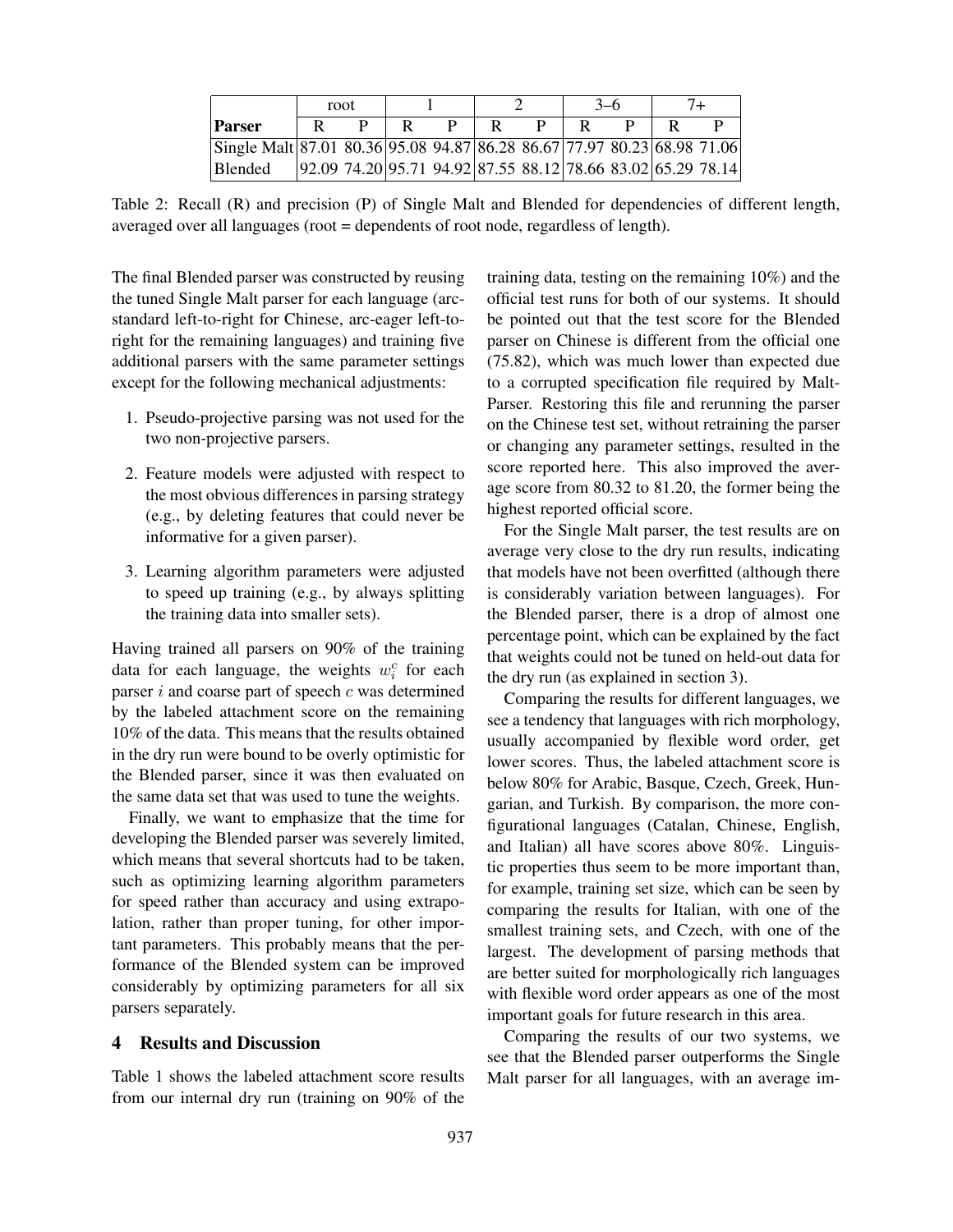provement of 1.40 percentage points, a minimum of 0.44 (Greek) and a maximum of 2.40 (English). As shown by McDonald and Nivre (2007), the Single Malt parser tends to suffer from two problems: error propagation due to the deterministic parsing strategy, typically affecting long dependencies more than short ones, and low precision on dependencies originating in the artificial root node due to fragmented parses.<sup>9</sup> The question is which of these problems is alleviated by the multiple views given by the component parsers in the Blended system. Table 2 throws some light on this by giving the precision and recall for dependencies of different length, treating dependents of the artificial root node as a special case. As expected, the Single Malt parser has lower precision than recall for root dependents, but the Blended parser has even lower precision (and somewhat better recall), indicating that the fragmentation is even more severe in this case.<sup>10</sup> By contrast, we see that precision and recall for other dependencies improve across the board, especially for longer dependencies, which probably means that the effect of error propagation is mitigated by the use of an ensemble system, even if each of the component parsers is deterministic in itself.

# 5 Conclusion

We have shown that deterministic, classifier-based dependency parsing, with careful optimization, can give highly accurate dependency parsing for a wide range of languages, as illustrated by the performance of the Single Malt parser. We have also demonstrated that an ensemble of deterministic, classifierbased dependency parsers, built on top of a tuned single-parser system, can give even higher accuracy, as shown by the results of the Blended parser, which has the highest labeled attachment score for five languages (Arabic, Basque, Catalan, Hungarian, and

Italian), as well as the highest multilingual average score.

#### Acknowledgements

We want to thank all treebank providers for making the data available for the shared task and the (other) organizers for their efforts in organizing it. Special thanks to Ryan McDonald, for fruitful discussions and assistance with the error analysis, and to Kenji Sagae, for showing us how to produce a good blend. Thanks also to two reviewers for useful comments.

#### References

- A. Abeillé, editor. 2003. *Treebanks: Building and Using Parsed Corpora*. Kluwer.
- I. Aduriz, M. J. Aranzabe, J. M. Arriola, A. Atutxa, A. Diaz de Ilarraza, A. Garmendia, and M. Oronoz. 2003. Construction of a Basque dependency treebank. In *Proc. of the 2nd Workshop on Treebanks and Linguistic Theories (TLT)*, pages 201–204.
- A. Böhmová, J. Hajič, E. Hajičová, and B. Hladká. 2003. The PDT: a 3-level annotation scenario. In Abeillé (2003), chapter 7, pages 103–127.
- C.-C. Chang and C.-J. Lin, 2001. *LIBSVM: A Library for Support Vector Machines*. Software available at http://www.csie.ntu.edu.tw/ cjlin/libsvm.
- K. Chen, C. Luo, M. Chang, F. Chen, C. Chen, C. Huang, and Z. Gao. 2003. Sinica treebank: Design criteria, representational issues and implementation. In Abeille´ (2003), chapter 13, pages 231–248.
- M. A. Covington. 2001. A fundamental algorithm for dependency parsing. In *Proc. of the 39th Annual ACM Southeast Conf.*, pages 95–102.
- D. Csendes, J. Csirik, T. Gyimóthy, and A. Kocsor. 2005. *The Szeged Treebank*. Springer.
- J. Hajič, O. Smrž, P. Zemánek, J. Šnaidauf, and E. Beška. 2004. Prague Arabic dependency treebank: Development in data and tools. In *Proc. of the NEMLAR Intern. Conf. on Arabic Language Resources and Tools*, pages 110–117.
- R. Johansson and P. Nugues. 2007. Extended constituent-to-dependency conversion for English. In *Proc. of the 16th Nordic Conference on Computational Linguistics (NODALIDA)*.
- M. Marcus, B. Santorini, and M. Marcinkiewicz. 1993. Building a large annotated corpus of English: the Penn Treebank. *Computational Linguistics*, 19(2):313–330.

<sup>&</sup>lt;sup>9</sup>A fragmented parse is a dependency forest, rather than a tree, and is automatically converted to a tree by attaching all (other) roots to the artificial root node. Hence, children of the root node in the final output may not have been predicted as such by the treebank-induced classifier.

 $10$ This conclusion is further supported by the observation that the single most frequent "frame confusion" of the Blended parser, over all languages, is to attach two dependents with the label ROOT to the root node, instead of only one. The frequency of this error is more than twice as high for the Blended parser (180) as for the Single Malt parser (83).